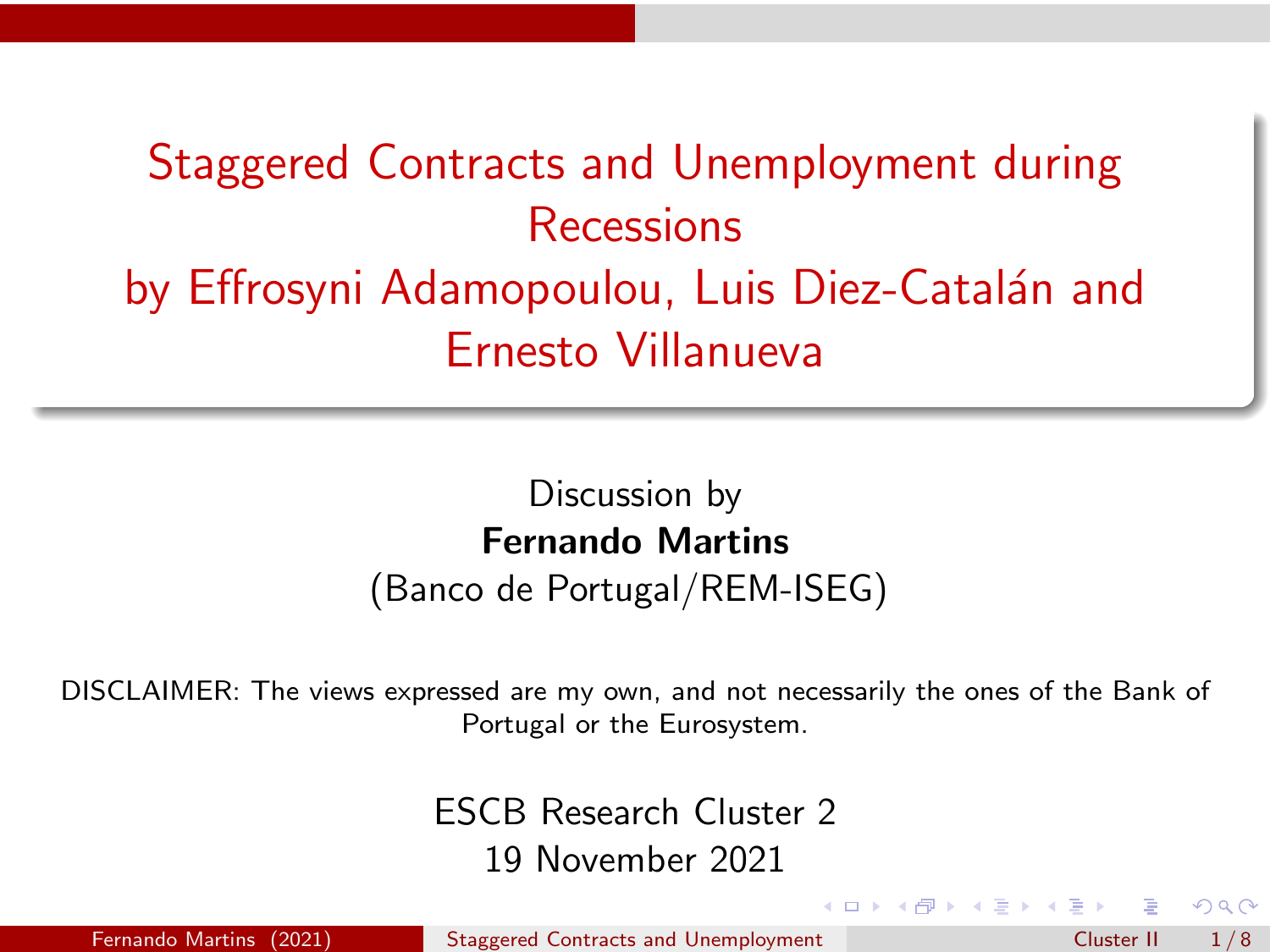#### <span id="page-1-0"></span>Purpose

Main research question: The impact of (two sources of) downward nominal wage rigidity in Spain over the last three major recessions (1993, 2008 and 2020) on employment outcomes (displacements)

Sources:

• Collective wage agreements bargained at the province-industry level, which are "**automatically"** extended to all firms in the bargaining unit. These contracts specify wage floors for every job title contained in each contract.

See, for instance, Guimarães, Paulo, Fernando Martins, and Pedro Portugal (2017)."Upward Nominal Wage Rigidity," IZA Discussion Papers 10510, Institute of Labor Economics (IZA)

**Infrequent bargaining** by looking at the timing of wage bargaining: before or after the onset of the 3 recessions.

 $2Q$ 

**←ロ ▶ ィ伊 ▶ ィミ ▶ ィヨ ▶**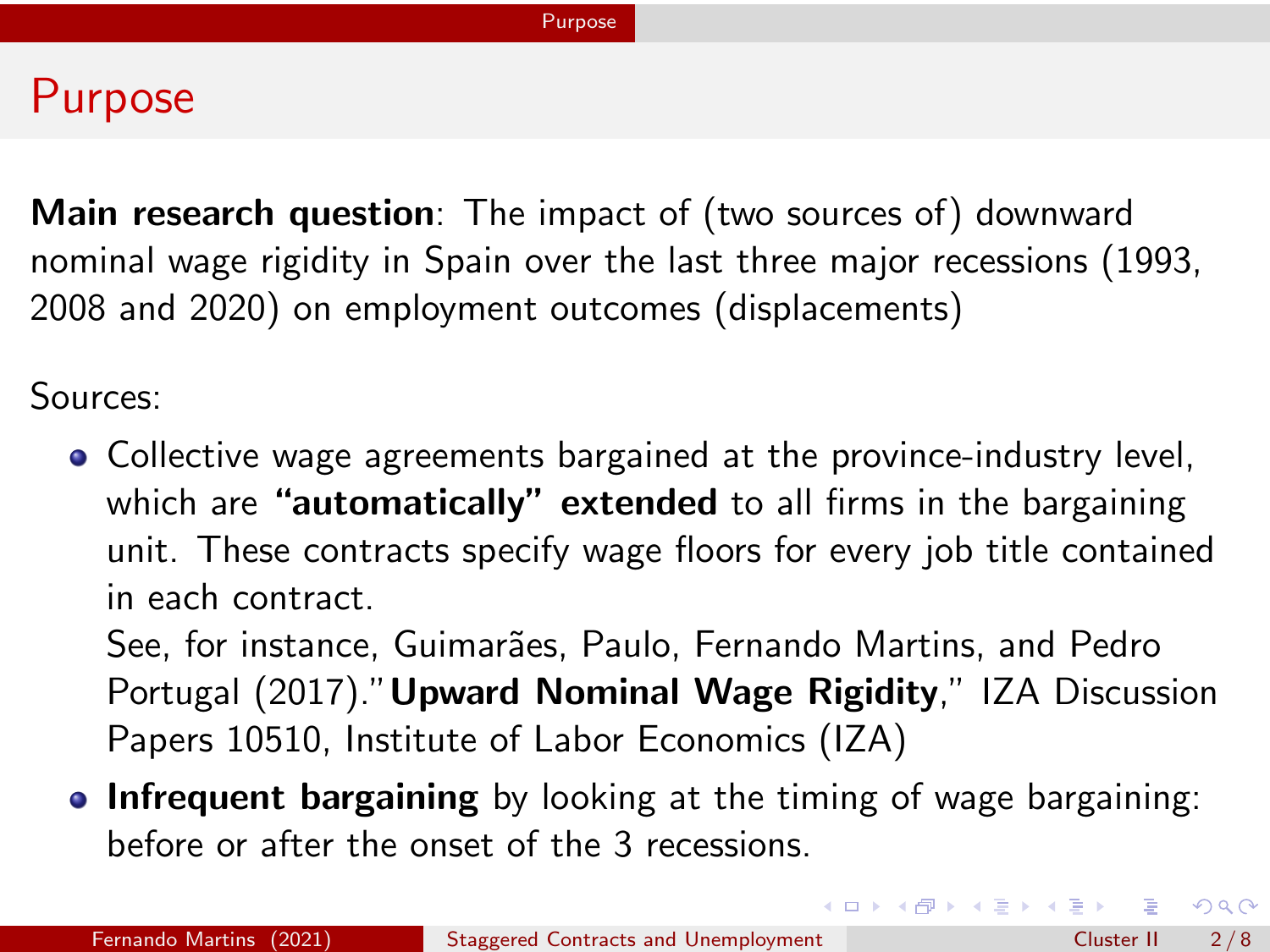#### Purpose

#### Additional research questions

- Persistence of job losses (estimate how likely affected workers eventually find a job);
- The role of contract duration on adjustment costs;
- The role of the wage cushion.

 $2Q$ 

メロトメ 御 トメ 差 トメ 差 ト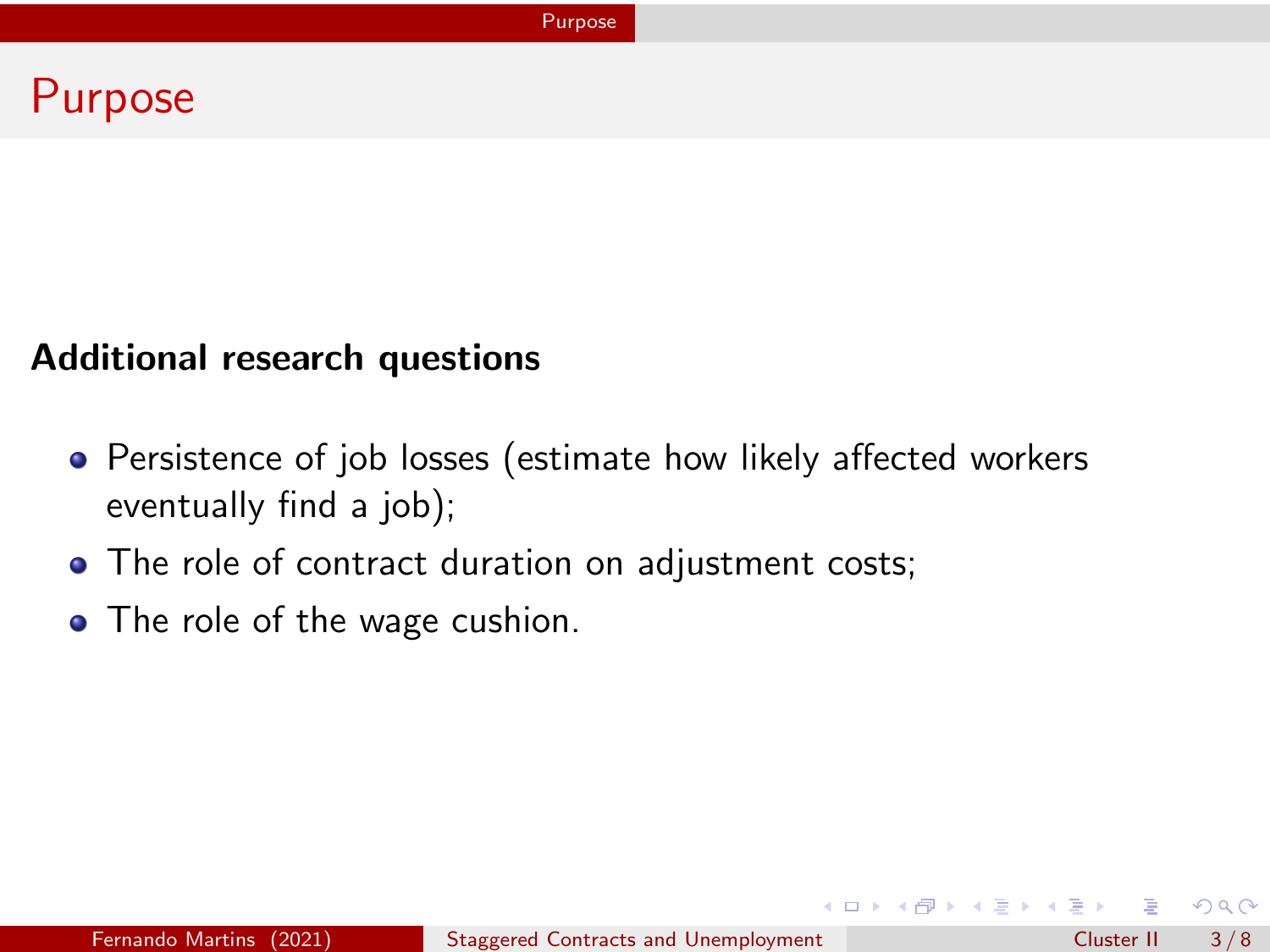### <span id="page-3-0"></span>Main results

- Wage growth in contracts signed before the 3 recessions are on average between 1 and 2 pp higher than contracts signed afterwards;
- Probability of job loss and of being unemployed in the two years after the first 2 recessions is 1% higher for workers covered by contracts negotiated before the onset of recessions;
- $\bullet$  Estimated elasticity of job destruction of 0.77 in 2009-2011: 1% higher wage growth in non-negotiable contracts resulted in 0,77% (high probability of job loss!);
- Job destruction operates mainly through the "separation channel".

 $2Q$ 

 $A \equiv \mathbf{1} + \mathbf{1} \oplus \mathbf{1} + \mathbf{1} \oplus \mathbf{1} + \mathbf{1} \oplus \mathbf{1} + \cdots \oplus \mathbf{1}$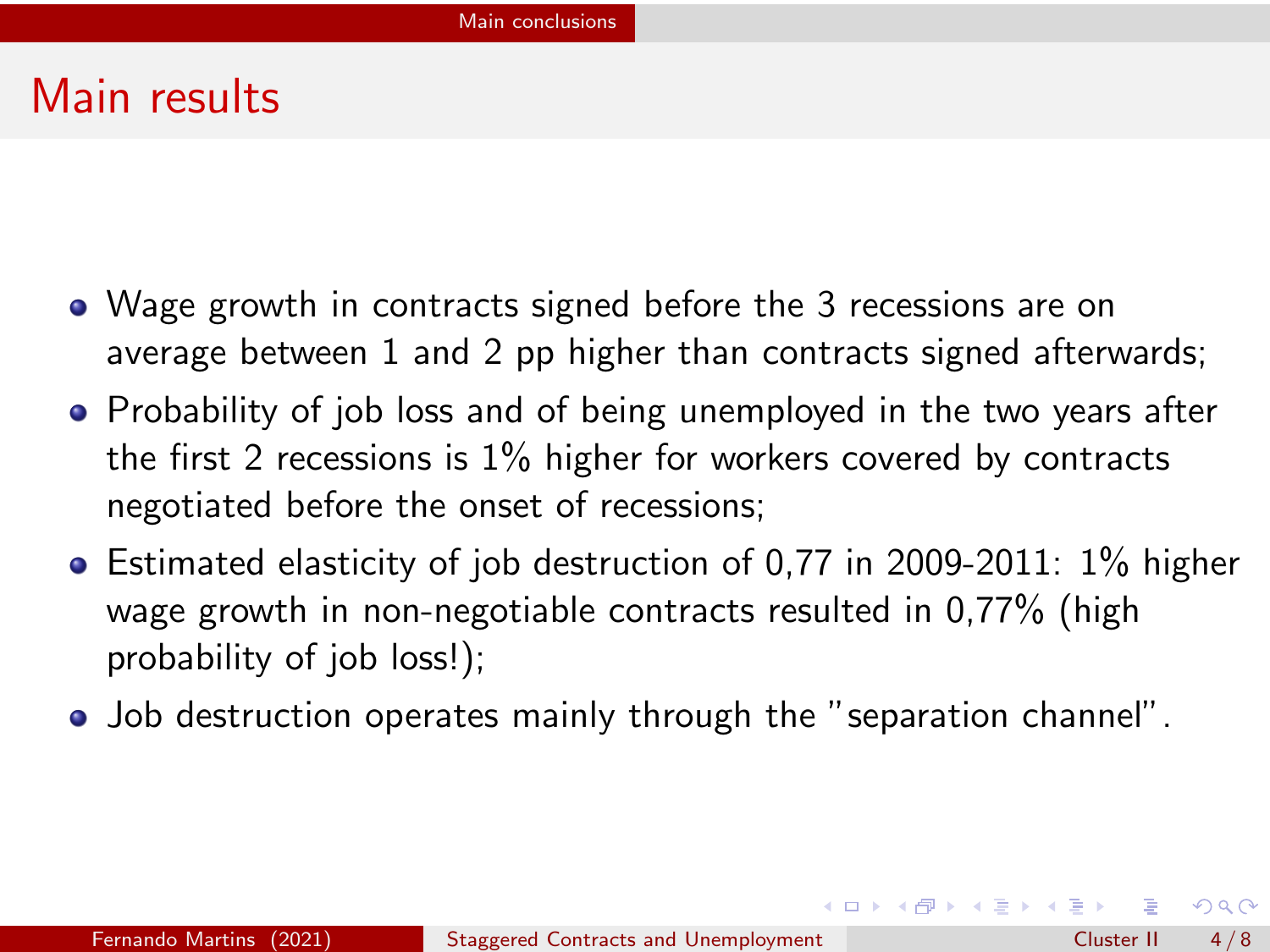## UNWR: Impact on the net job creation

|                          | Dependent variables |                     |                     |                     |
|--------------------------|---------------------|---------------------|---------------------|---------------------|
|                          | Hiring rate         |                     | Separation rate     |                     |
|                          | (1)                 | (2)                 | 3)                  | 4)                  |
| Implied wage bill growth | $-0.049$<br>(0.019) | $-0.022$<br>(0.002) | 0.206<br>(0.020)    | 0.319<br>(0.002)    |
| Log of firm age          | $-0.038$<br>(0.002) | $-0.034$<br>(0.000) | $-0.041$<br>(0.002) | $-0.031$<br>(0.000) |
| Number of obs.           | 16,551,719          |                     |                     |                     |
| Contract dummies         |                     | YES                 |                     | YES                 |
| Yearly dummies           | YFS                 | YFS                 | YFS                 | YFS                 |

 $299$ 

メロトメ 御 トメ 差 トメ 差 ト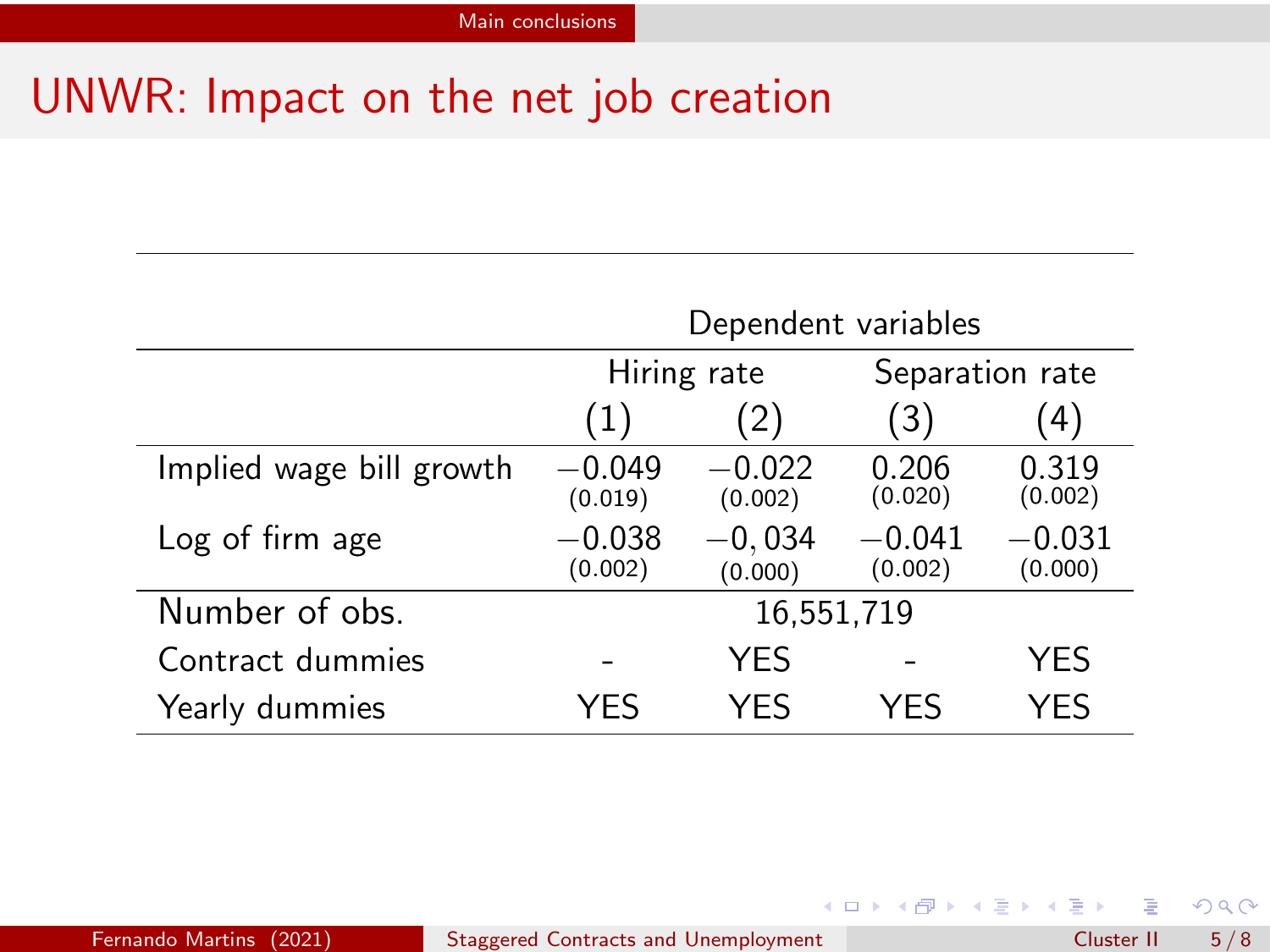## UNWR: Impact on the failure rate

|                          | Dependent variable: Failure |                     |  |
|--------------------------|-----------------------------|---------------------|--|
|                          | Probit estimates            | Marginal effects    |  |
| Implied wage bill growth | 1.969<br>(0.075)            | 0.216<br>(0.008)    |  |
| Log of firm age          | $-0.234$<br>(0.007)         | $-0.026$<br>(0.001) |  |
| Number of obs.           | 17,563,508                  |                     |  |
| Yearly dummies           | YFS                         |                     |  |

 $299$ 

イロト イ団 トイミト イミト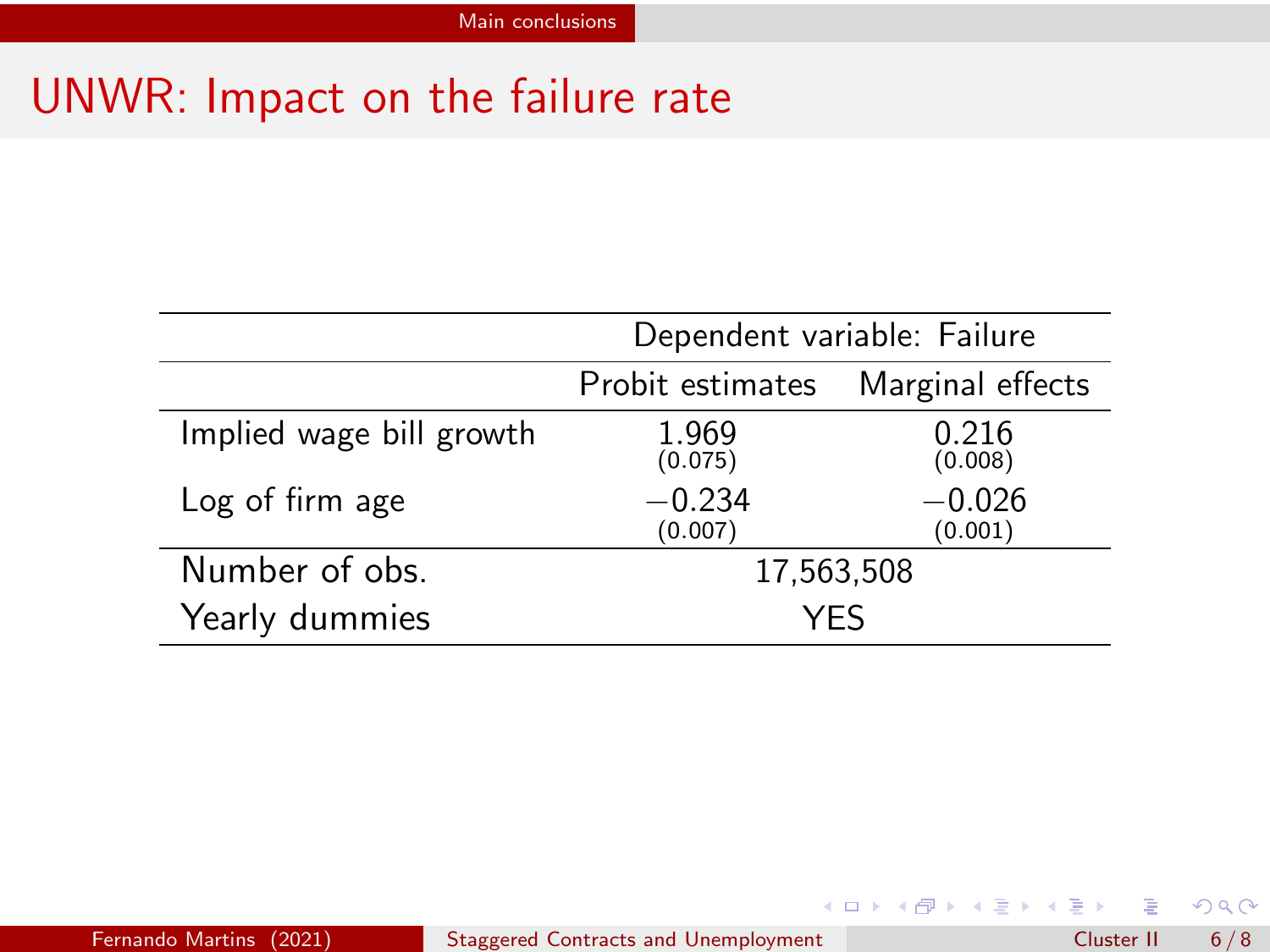#### Main results

- $\bullet$  The peak of the job destruction rates occur 1,5 years after the shock (adjustment cost involved in dismissals, duality, . . . );
- The probability of staying unemployed is higher for workers that had open-ended contracts (higher severance payments,..);
- The impact is higher for workers whose wages are closer to the wage floors; the presence of a wage cushion mitigates the impact

Cardoso, Ana Rute, and Pedro Portugal (2005)."Contractual Wages and the Wage Cushion under Different Bargaining Settings," Journal of Labor Economics, University of Chicago Press, vol. 23(4), pages 875-902, October

 $QQ$ 

 $A \equiv \mathbf{1} + \mathbf{1} \oplus \mathbf{1} + \mathbf{1} \oplus \mathbf{1} + \mathbf{1} \oplus \mathbf{1} + \cdots \oplus \mathbf{1}$